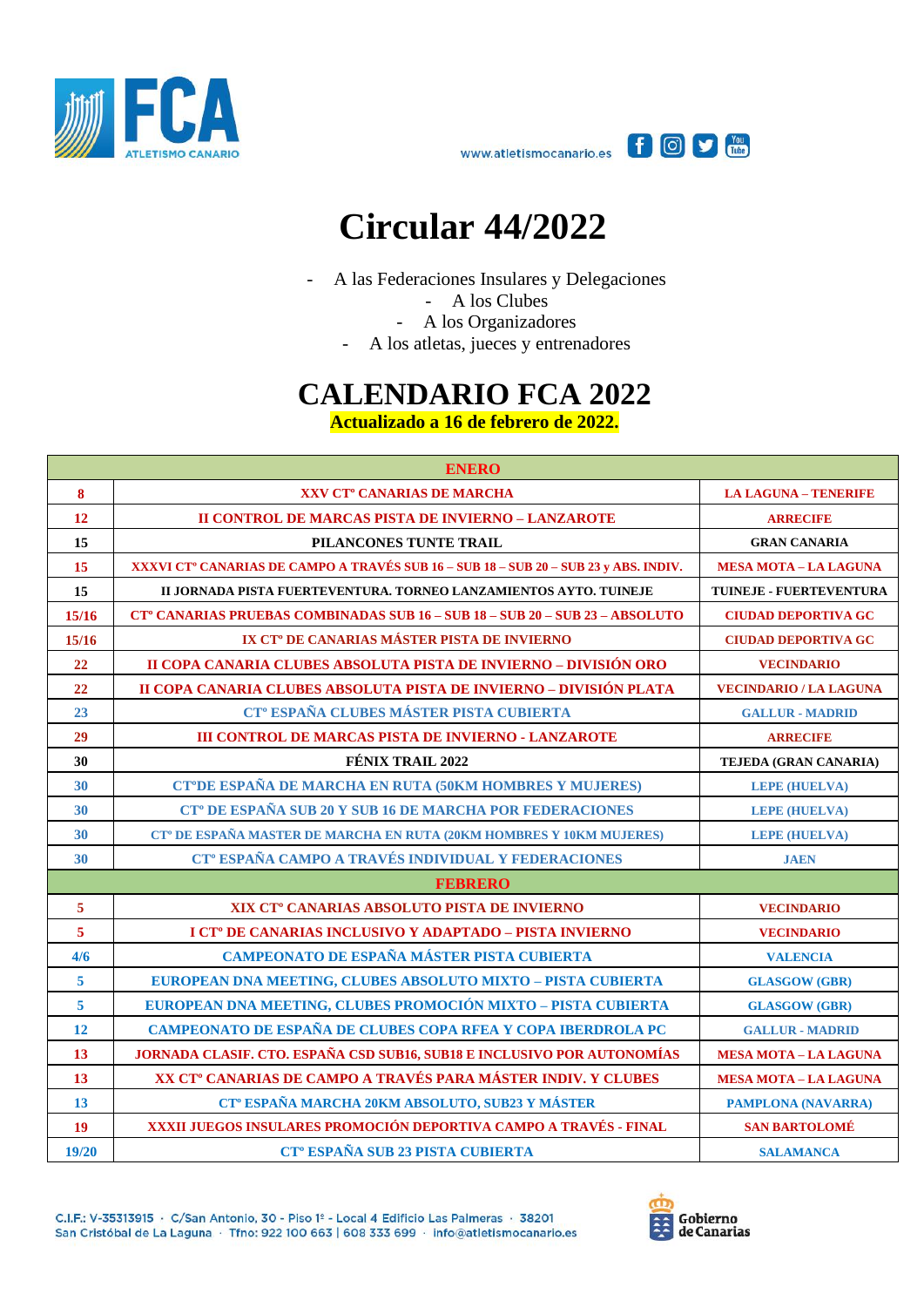





| 20                      | CT <sup>°</sup> ESPAÑA RUTA 1/2 MARATÓN Y 5KM - ABSOLUTO Y MÁSTER                    | <b>PATERNA (VALENCIA)</b>         |
|-------------------------|--------------------------------------------------------------------------------------|-----------------------------------|
| 25/27                   | CT <sup>°</sup> ESPAÑA PISTA CUBIERTA ABSOLUTO                                       | <b>OURENSE</b>                    |
| 26                      | II COPA CANARIA CLUBES MÁSTER                                                        | <b>LA LAGUNA - TENERIFE</b>       |
| 26                      | I COPA CANARIA CLUBES SUB20                                                          | <b>LA LAGUNA - TENERIFE</b>       |
| 27                      | CT <sup>°</sup> ESPAÑA LANZAMIENTOS LARGOS INVIERNO                                  | <b>MOTRIL (GRANADA)</b>           |
|                         | <b>MARZO</b>                                                                         |                                   |
| 5/6                     | CT <sup>°</sup> DE CANARIAS MÁSTER LANZAMIENTOS LARGOS                               | <b>TUINEJE - FUERTEVENTURA</b>    |
| 5/6                     | CT <sup>°</sup> DE CANARIAS DE LANZAMIENTOS LARGOS SUB16, SUB18, SUB20, SUB23 Y ABS. | <b>TUINEJE - FUERTEVENTURA</b>    |
| 5/6                     | CT <sup>°</sup> ESPAÑA SUB 18 PISTA CUBIERTA                                         | <b>VALENCIA</b>                   |
| 5                       | TRANSGRANCANARIA MARATÓN                                                             | <b>GRAN CANARIA</b>               |
| 12                      | <b>CT° CANARIAS DE CAMPO A TRAVÉS CAT. MENORES (SUB 8 - SUB 10 - SUB 12 - SUB 14</b> | <b>HOYA MORCILLO -EL HIERRO</b>   |
| 12/13                   | CT <sup>°</sup> ESPAÑA SUB 20 DE PISTA CUBIERTA                                      | <b>ANTEQUERA</b>                  |
| 13                      | CT <sup>°</sup> DE ESPAÑA CSD EN EDAD ESCOLAR DE CAMPO A TRAVÉS                      | <b>GETAFE (MADRID)</b>            |
| 13                      | CT <sup>°</sup> ESPAÑA MÁSTER CAMPO A TRAVÉS INDIVIDUAL, CLUBES Y RELEVOS            | <b>HORMACHUELOS (CÓRDOBA)</b>     |
| <b>19</b>               | <b>FESTIVAL A BENEFICIO DE LA INVESTIACIÓN DEL CANCER</b>                            | <b>LA LAGUNA - TENERIFE</b>       |
| 20                      | VII LPA TRAIL                                                                        | LAS PALMAS DE GRAN CANARIA        |
| 26                      | <b>I CARRERA GUAMASA</b>                                                             | <b>GUAMASA - TENERIFE</b>         |
| 26                      | <b>CT<sup>°</sup> ESPAÑA TRAIL RUNNING MÁSTER</b>                                    | <b>LAS PALMAS DE GRAN CANARIA</b> |
| 26                      | 1ª JORNADA DE LA XXVI LIGA CANARIA DE CLUBES 1ª CATEGORÍA                            | <b>LAS PALMAS</b>                 |
| <b>26</b>               | 1ª JORNADA DE LA XXVI LIGA CANARIA DE CLUBES 2ª CATEGORÍA                            | <b>LAS PALMAS</b>                 |
| 26/27                   | CT <sup>°</sup> ESPAÑA SUB 16 DE PISTA CUBIERTA                                      | <b>SABADELL</b>                   |
| 26/27                   | CT <sup>°</sup> ESPAÑA DE LANZAMIENTOS LARGOS DE INVIERNO - MASTER                   | <b>BADAJOZ</b>                    |
|                         | <b>ABRIL</b>                                                                         |                                   |
| $\overline{2}$          | 2ª JORNADA DE LA XXVI LIGA CANARIA DE CLUBES 1ª CATEGORÍA                            | <b>SANTA CRUZ DE TENERIFE</b>     |
| $\overline{2}$          | 1ª JORNADA DE LA XXVI LIGA CANARIA DE CLUBES 2ª CATEGORÍA                            | <b>SANTA CRUZ DE TENERIFE</b>     |
| 2/3                     | CT <sup>°</sup> ESPAÑA DE LANZAMIENTOS LARGOS DE INVIERNO - MENORES                  | <b>CASTELLÓN</b>                  |
| $\overline{2}$          | TROFEO IBÉRICO Y CTO. ESPAÑA 10.000 ABSOLUTO Y SUB23                                 | <b>PORTUGAL</b>                   |
| $\overline{\mathbf{2}}$ | CT <sup>a</sup> DE ESPAÑA 5.000 ML SUB20 Y SUB18                                     | <b>A DESIGNAR</b>                 |
| $\mathbf{3}$            | CT <sup>°</sup> ESPAÑA TRAIL RUNNING ABSOLUTO                                        | <b>ZAHARA (CÁDIZ)</b>             |
| 3                       | XXV MEDIO MARATÓN DE LAS GALLETAS                                                    | <b>LAS GALLETAS - TENERIFE</b>    |
| $\mathbf{3}$            | CT <sup>°</sup> ESPAÑA MARATÓN ABSOLUTO Y MÁSTER                                     | <b>ZARAGOZA</b>                   |
| 9                       | CT <sup>°</sup> ESPAÑA MILLA RUTA Y ABSOLUTO                                         | <b>BREÑA BAJA (LA PALMA)</b>      |
| 23                      | 3ª JORNADA DE LA XXVI LIGA CANARIA DE CLUBES 1ª CATEGORÍA                            | <b>LAS PALMAS</b>                 |
| 23                      | 2ª JORNADA DE LA XXVI LIGA CANARIA DE CLUBES 2ª CATEGORÍA                            | <b>LAS PALMAS</b>                 |
| 23                      | CT <sup>°</sup> ESPAÑA ABSOLUTO ULTRA TRAIL RUNNING                                  | PENYAGOLOSA (CASTELLÓN)           |
| 23                      | <b>CT<sup>°</sup> ESPAÑA TRAIL RUNNING MÁSTER</b>                                    | STA. MARÍA DE GUÍA - GC           |
| 23                      | <b>ENTRE CORTIJOS 2022</b>                                                           | STA. MARÍA DE GUÍA - GC           |
| 30                      | CT <sup>°</sup> ESPAÑA CLUBES DIVISIÓN DE HONOR - 1º JORNADA                         | <b>VARIAS SEDES</b>               |
| 30                      | CT <sup>°</sup> ESPAÑA CLUBES PRIMERA DIVISIÓN - 1º JORNADA                          | <b>VARIAS SEDES</b>               |

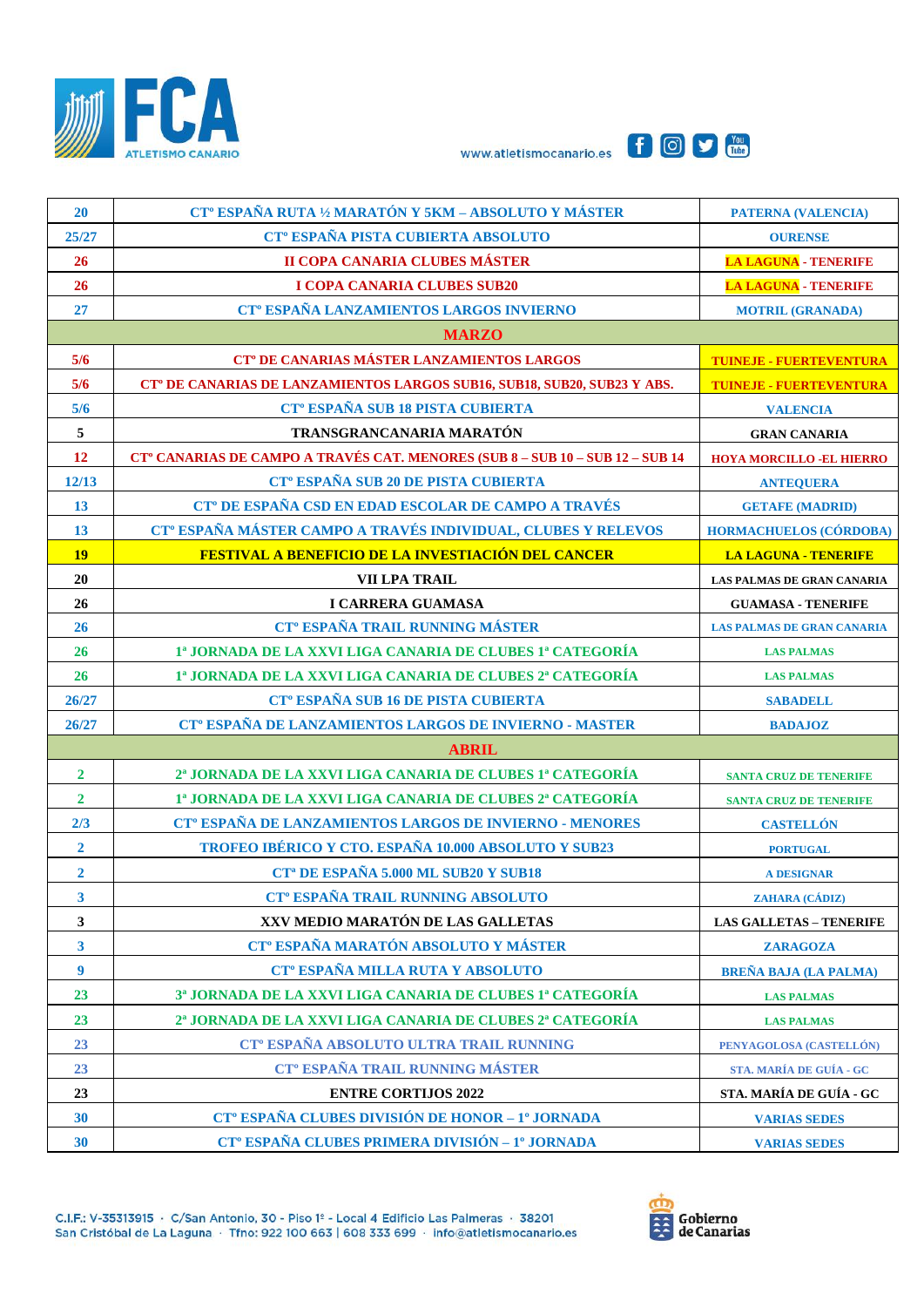





| CT <sup>°</sup> ESPAÑA TRAIL RUNNING POR FEDERACIONES AUTONÓMICAS<br>$\boldsymbol{8}$<br><b>BERGA (BARCELONA)</b><br>7/8<br>CT° DE CANARIAS PRUEBAS COMBINADAS DE AIRE LIBRE SUB-16, SUB18, SUB20, SUB23, ABS Y MÁSTER<br><b>A DESIGNAR</b><br>CT <sup>°</sup> ESPAÑA CLUBES DIVISIÓN DE HONOR - 2° JORNADA<br><b>14</b><br><b>VARIAS SEDES</b><br>CT <sup>°</sup> ESPAÑA CLUBES PRIMERA DIVISIÓN - 3 <sup>°</sup> JORNADA<br>14<br><b>VARIAS SEDES</b><br><b>CT<sup>°</sup> DE CANARIAS DE AIRE LIBRE MÁSTER</b><br>14/15<br><b>A DESIGNAR</b><br><b>CT<sup>°</sup> DE CANARIAS PENTATHLON DE LANZAMIENTOS</b><br>14/15<br><b>A DESIGNAR</b><br>20/21<br><b>CT<sup>°</sup> IBEROAMERICANO</b><br><b>LA NUCIA (ALICANTE)</b><br><b>CT<sup>°</sup> ESPAÑA CLUBES SUB20</b><br>21<br><b>A DESIGNAR</b><br>21/22<br><b>CT<sup>°</sup> DE CANARIAS DE AIRE LIBRE SUB16 DGD - EDAD ESCOLAR</b><br><b>A DESIGNAR</b><br>21/22<br><b>CT° CANARIAS DE AIRE LIBRE SUB18 y SUB23</b><br><b>A DESIGNAR</b><br>CT <sup>°</sup> ESPAÑA FEDERACIONES AUTONÓMICAS PRUEBAS COMBINADAS<br>21/22<br><b>SORIA</b><br>4ª JORNADA DE LA XXVI LIGA CANARIA DE CLUBES 1ª CATEGORÍA<br>28<br><b>SANTA CRUZ DE TENERIFE</b><br><sup>2ª</sup> JORNADA DE LA XXVI LIGA CANARIA DE CLUBES <sup>2ª</sup> CATEGORÍA<br>28<br><b>SANTA CRUZ DE TENERIFE</b><br>CT <sup>°</sup> ESPAÑA SUB14 INDIVIDUAL<br>28/29<br><b>TORREVIAJA (ALICANTE)</b><br>CT <sup>°</sup> ESPAÑA PRUEBAS COMBINADAS MÁSTER<br>28/29<br><b>A DESIGNAR</b><br>CT <sup>°</sup> ESPAÑA PENTATLÓN LANZAMIENTOS MÁSTER<br>28/29<br><b>A DESIGNAR</b><br><b>CT<sup>°</sup> ESPAÑA 10.000 Y MILLA MÁSTER</b><br>28/29<br><b>A DESIGNAR</b><br><b>JUNIO</b><br><b>CT<sup>°</sup> ESPAÑA DE FEDERACIONES SUB18</b><br>4<br><b>VALLADOLID</b><br>CT <sup>°</sup> ESPAÑA CLUBES MÁSTER 1ª DIVISIÓN<br>4<br><b>A DESIGNAR</b><br>CT <sup>°</sup> ESPAÑA CLUBES MÁSTER 2ª DIVISIÓN<br>$\overline{\mathbf{4}}$<br><b>LA NUCIA (ALICANTE)</b><br>CT <sup>°</sup> ESPAÑA CARRERAS DE MONTAÑA ABSOLTO, MÁSTER SUB23 Y SUB20<br>$\overline{\mathbf{4}}$<br><b>RIOPAR (ALBACETE)</b><br>4/5<br>XI MEETING INTERNACIONAL ARONA DE PRUEBAS COMBINADAS<br><b>ARONA</b> (TF)<br><b>CT<sup>°</sup> DE CANARIAS DE 5 KMS. EN RUTA</b><br>11<br><b>LOS LLANOS DE ARIDANE</b><br>CT <sup>°</sup> ESPAÑA CLUBES DIVISIÓN DE HONOR - FINAL MUJERES<br><b>11</b><br><b>LA NUCIA /ALICANTE)</b><br>CT <sup>°</sup> ESPAÑA CLUBES PRIMERA DIVISIÓN - FINAL MUJERES<br><b>11</b><br><b>LA NUCIA (ALICANTE)</b><br>CT <sup>°</sup> ESPAÑA CLUBES DIVISIÓN DE HONOR - FINAL HOMBRES<br>11/12<br><b>LA NUCIA /ALICANTE)</b><br>CT <sup>°</sup> ESPAÑA CLUBES PRIMERA DIVISIÓN - FINAL HOMBRES<br>11/12<br><b>LA NUCIA (ALICANTE)</b> |
|-------------------------------------------------------------------------------------------------------------------------------------------------------------------------------------------------------------------------------------------------------------------------------------------------------------------------------------------------------------------------------------------------------------------------------------------------------------------------------------------------------------------------------------------------------------------------------------------------------------------------------------------------------------------------------------------------------------------------------------------------------------------------------------------------------------------------------------------------------------------------------------------------------------------------------------------------------------------------------------------------------------------------------------------------------------------------------------------------------------------------------------------------------------------------------------------------------------------------------------------------------------------------------------------------------------------------------------------------------------------------------------------------------------------------------------------------------------------------------------------------------------------------------------------------------------------------------------------------------------------------------------------------------------------------------------------------------------------------------------------------------------------------------------------------------------------------------------------------------------------------------------------------------------------------------------------------------------------------------------------------------------------------------------------------------------------------------------------------------------------------------------------------------------------------------------------------------------------------------------------------------------------------------------------------------------------------------------------------------------------------------------------------------------------------------------------------------------------------------------------------------------------------------------------------------------------------------------------------------------------------------------------------------------------------------------------------------------------------------------------|
|                                                                                                                                                                                                                                                                                                                                                                                                                                                                                                                                                                                                                                                                                                                                                                                                                                                                                                                                                                                                                                                                                                                                                                                                                                                                                                                                                                                                                                                                                                                                                                                                                                                                                                                                                                                                                                                                                                                                                                                                                                                                                                                                                                                                                                                                                                                                                                                                                                                                                                                                                                                                                                                                                                                                           |
|                                                                                                                                                                                                                                                                                                                                                                                                                                                                                                                                                                                                                                                                                                                                                                                                                                                                                                                                                                                                                                                                                                                                                                                                                                                                                                                                                                                                                                                                                                                                                                                                                                                                                                                                                                                                                                                                                                                                                                                                                                                                                                                                                                                                                                                                                                                                                                                                                                                                                                                                                                                                                                                                                                                                           |
|                                                                                                                                                                                                                                                                                                                                                                                                                                                                                                                                                                                                                                                                                                                                                                                                                                                                                                                                                                                                                                                                                                                                                                                                                                                                                                                                                                                                                                                                                                                                                                                                                                                                                                                                                                                                                                                                                                                                                                                                                                                                                                                                                                                                                                                                                                                                                                                                                                                                                                                                                                                                                                                                                                                                           |
|                                                                                                                                                                                                                                                                                                                                                                                                                                                                                                                                                                                                                                                                                                                                                                                                                                                                                                                                                                                                                                                                                                                                                                                                                                                                                                                                                                                                                                                                                                                                                                                                                                                                                                                                                                                                                                                                                                                                                                                                                                                                                                                                                                                                                                                                                                                                                                                                                                                                                                                                                                                                                                                                                                                                           |
|                                                                                                                                                                                                                                                                                                                                                                                                                                                                                                                                                                                                                                                                                                                                                                                                                                                                                                                                                                                                                                                                                                                                                                                                                                                                                                                                                                                                                                                                                                                                                                                                                                                                                                                                                                                                                                                                                                                                                                                                                                                                                                                                                                                                                                                                                                                                                                                                                                                                                                                                                                                                                                                                                                                                           |
|                                                                                                                                                                                                                                                                                                                                                                                                                                                                                                                                                                                                                                                                                                                                                                                                                                                                                                                                                                                                                                                                                                                                                                                                                                                                                                                                                                                                                                                                                                                                                                                                                                                                                                                                                                                                                                                                                                                                                                                                                                                                                                                                                                                                                                                                                                                                                                                                                                                                                                                                                                                                                                                                                                                                           |
|                                                                                                                                                                                                                                                                                                                                                                                                                                                                                                                                                                                                                                                                                                                                                                                                                                                                                                                                                                                                                                                                                                                                                                                                                                                                                                                                                                                                                                                                                                                                                                                                                                                                                                                                                                                                                                                                                                                                                                                                                                                                                                                                                                                                                                                                                                                                                                                                                                                                                                                                                                                                                                                                                                                                           |
|                                                                                                                                                                                                                                                                                                                                                                                                                                                                                                                                                                                                                                                                                                                                                                                                                                                                                                                                                                                                                                                                                                                                                                                                                                                                                                                                                                                                                                                                                                                                                                                                                                                                                                                                                                                                                                                                                                                                                                                                                                                                                                                                                                                                                                                                                                                                                                                                                                                                                                                                                                                                                                                                                                                                           |
|                                                                                                                                                                                                                                                                                                                                                                                                                                                                                                                                                                                                                                                                                                                                                                                                                                                                                                                                                                                                                                                                                                                                                                                                                                                                                                                                                                                                                                                                                                                                                                                                                                                                                                                                                                                                                                                                                                                                                                                                                                                                                                                                                                                                                                                                                                                                                                                                                                                                                                                                                                                                                                                                                                                                           |
|                                                                                                                                                                                                                                                                                                                                                                                                                                                                                                                                                                                                                                                                                                                                                                                                                                                                                                                                                                                                                                                                                                                                                                                                                                                                                                                                                                                                                                                                                                                                                                                                                                                                                                                                                                                                                                                                                                                                                                                                                                                                                                                                                                                                                                                                                                                                                                                                                                                                                                                                                                                                                                                                                                                                           |
|                                                                                                                                                                                                                                                                                                                                                                                                                                                                                                                                                                                                                                                                                                                                                                                                                                                                                                                                                                                                                                                                                                                                                                                                                                                                                                                                                                                                                                                                                                                                                                                                                                                                                                                                                                                                                                                                                                                                                                                                                                                                                                                                                                                                                                                                                                                                                                                                                                                                                                                                                                                                                                                                                                                                           |
|                                                                                                                                                                                                                                                                                                                                                                                                                                                                                                                                                                                                                                                                                                                                                                                                                                                                                                                                                                                                                                                                                                                                                                                                                                                                                                                                                                                                                                                                                                                                                                                                                                                                                                                                                                                                                                                                                                                                                                                                                                                                                                                                                                                                                                                                                                                                                                                                                                                                                                                                                                                                                                                                                                                                           |
|                                                                                                                                                                                                                                                                                                                                                                                                                                                                                                                                                                                                                                                                                                                                                                                                                                                                                                                                                                                                                                                                                                                                                                                                                                                                                                                                                                                                                                                                                                                                                                                                                                                                                                                                                                                                                                                                                                                                                                                                                                                                                                                                                                                                                                                                                                                                                                                                                                                                                                                                                                                                                                                                                                                                           |
|                                                                                                                                                                                                                                                                                                                                                                                                                                                                                                                                                                                                                                                                                                                                                                                                                                                                                                                                                                                                                                                                                                                                                                                                                                                                                                                                                                                                                                                                                                                                                                                                                                                                                                                                                                                                                                                                                                                                                                                                                                                                                                                                                                                                                                                                                                                                                                                                                                                                                                                                                                                                                                                                                                                                           |
|                                                                                                                                                                                                                                                                                                                                                                                                                                                                                                                                                                                                                                                                                                                                                                                                                                                                                                                                                                                                                                                                                                                                                                                                                                                                                                                                                                                                                                                                                                                                                                                                                                                                                                                                                                                                                                                                                                                                                                                                                                                                                                                                                                                                                                                                                                                                                                                                                                                                                                                                                                                                                                                                                                                                           |
|                                                                                                                                                                                                                                                                                                                                                                                                                                                                                                                                                                                                                                                                                                                                                                                                                                                                                                                                                                                                                                                                                                                                                                                                                                                                                                                                                                                                                                                                                                                                                                                                                                                                                                                                                                                                                                                                                                                                                                                                                                                                                                                                                                                                                                                                                                                                                                                                                                                                                                                                                                                                                                                                                                                                           |
|                                                                                                                                                                                                                                                                                                                                                                                                                                                                                                                                                                                                                                                                                                                                                                                                                                                                                                                                                                                                                                                                                                                                                                                                                                                                                                                                                                                                                                                                                                                                                                                                                                                                                                                                                                                                                                                                                                                                                                                                                                                                                                                                                                                                                                                                                                                                                                                                                                                                                                                                                                                                                                                                                                                                           |
|                                                                                                                                                                                                                                                                                                                                                                                                                                                                                                                                                                                                                                                                                                                                                                                                                                                                                                                                                                                                                                                                                                                                                                                                                                                                                                                                                                                                                                                                                                                                                                                                                                                                                                                                                                                                                                                                                                                                                                                                                                                                                                                                                                                                                                                                                                                                                                                                                                                                                                                                                                                                                                                                                                                                           |
|                                                                                                                                                                                                                                                                                                                                                                                                                                                                                                                                                                                                                                                                                                                                                                                                                                                                                                                                                                                                                                                                                                                                                                                                                                                                                                                                                                                                                                                                                                                                                                                                                                                                                                                                                                                                                                                                                                                                                                                                                                                                                                                                                                                                                                                                                                                                                                                                                                                                                                                                                                                                                                                                                                                                           |
|                                                                                                                                                                                                                                                                                                                                                                                                                                                                                                                                                                                                                                                                                                                                                                                                                                                                                                                                                                                                                                                                                                                                                                                                                                                                                                                                                                                                                                                                                                                                                                                                                                                                                                                                                                                                                                                                                                                                                                                                                                                                                                                                                                                                                                                                                                                                                                                                                                                                                                                                                                                                                                                                                                                                           |
|                                                                                                                                                                                                                                                                                                                                                                                                                                                                                                                                                                                                                                                                                                                                                                                                                                                                                                                                                                                                                                                                                                                                                                                                                                                                                                                                                                                                                                                                                                                                                                                                                                                                                                                                                                                                                                                                                                                                                                                                                                                                                                                                                                                                                                                                                                                                                                                                                                                                                                                                                                                                                                                                                                                                           |
|                                                                                                                                                                                                                                                                                                                                                                                                                                                                                                                                                                                                                                                                                                                                                                                                                                                                                                                                                                                                                                                                                                                                                                                                                                                                                                                                                                                                                                                                                                                                                                                                                                                                                                                                                                                                                                                                                                                                                                                                                                                                                                                                                                                                                                                                                                                                                                                                                                                                                                                                                                                                                                                                                                                                           |
|                                                                                                                                                                                                                                                                                                                                                                                                                                                                                                                                                                                                                                                                                                                                                                                                                                                                                                                                                                                                                                                                                                                                                                                                                                                                                                                                                                                                                                                                                                                                                                                                                                                                                                                                                                                                                                                                                                                                                                                                                                                                                                                                                                                                                                                                                                                                                                                                                                                                                                                                                                                                                                                                                                                                           |
|                                                                                                                                                                                                                                                                                                                                                                                                                                                                                                                                                                                                                                                                                                                                                                                                                                                                                                                                                                                                                                                                                                                                                                                                                                                                                                                                                                                                                                                                                                                                                                                                                                                                                                                                                                                                                                                                                                                                                                                                                                                                                                                                                                                                                                                                                                                                                                                                                                                                                                                                                                                                                                                                                                                                           |
|                                                                                                                                                                                                                                                                                                                                                                                                                                                                                                                                                                                                                                                                                                                                                                                                                                                                                                                                                                                                                                                                                                                                                                                                                                                                                                                                                                                                                                                                                                                                                                                                                                                                                                                                                                                                                                                                                                                                                                                                                                                                                                                                                                                                                                                                                                                                                                                                                                                                                                                                                                                                                                                                                                                                           |
|                                                                                                                                                                                                                                                                                                                                                                                                                                                                                                                                                                                                                                                                                                                                                                                                                                                                                                                                                                                                                                                                                                                                                                                                                                                                                                                                                                                                                                                                                                                                                                                                                                                                                                                                                                                                                                                                                                                                                                                                                                                                                                                                                                                                                                                                                                                                                                                                                                                                                                                                                                                                                                                                                                                                           |
|                                                                                                                                                                                                                                                                                                                                                                                                                                                                                                                                                                                                                                                                                                                                                                                                                                                                                                                                                                                                                                                                                                                                                                                                                                                                                                                                                                                                                                                                                                                                                                                                                                                                                                                                                                                                                                                                                                                                                                                                                                                                                                                                                                                                                                                                                                                                                                                                                                                                                                                                                                                                                                                                                                                                           |
|                                                                                                                                                                                                                                                                                                                                                                                                                                                                                                                                                                                                                                                                                                                                                                                                                                                                                                                                                                                                                                                                                                                                                                                                                                                                                                                                                                                                                                                                                                                                                                                                                                                                                                                                                                                                                                                                                                                                                                                                                                                                                                                                                                                                                                                                                                                                                                                                                                                                                                                                                                                                                                                                                                                                           |
| CT <sup>°</sup> ESPAÑA CLUBES SEGUNDA DIVISIÓN - FASE FINAL<br>12<br><b>A DESIGNAR</b>                                                                                                                                                                                                                                                                                                                                                                                                                                                                                                                                                                                                                                                                                                                                                                                                                                                                                                                                                                                                                                                                                                                                                                                                                                                                                                                                                                                                                                                                                                                                                                                                                                                                                                                                                                                                                                                                                                                                                                                                                                                                                                                                                                                                                                                                                                                                                                                                                                                                                                                                                                                                                                                    |
| <b>CT<sup>°</sup> ESPAÑA MÁSTER AIRE LIBRE</b><br>17/19<br><b>ARONA (TENERIFE)</b>                                                                                                                                                                                                                                                                                                                                                                                                                                                                                                                                                                                                                                                                                                                                                                                                                                                                                                                                                                                                                                                                                                                                                                                                                                                                                                                                                                                                                                                                                                                                                                                                                                                                                                                                                                                                                                                                                                                                                                                                                                                                                                                                                                                                                                                                                                                                                                                                                                                                                                                                                                                                                                                        |
| <b>CT<sup>°</sup> ESPAÑA SUB18</b><br>18/19<br><b>JEREZ FRONTERA (CÁDIZ)</b>                                                                                                                                                                                                                                                                                                                                                                                                                                                                                                                                                                                                                                                                                                                                                                                                                                                                                                                                                                                                                                                                                                                                                                                                                                                                                                                                                                                                                                                                                                                                                                                                                                                                                                                                                                                                                                                                                                                                                                                                                                                                                                                                                                                                                                                                                                                                                                                                                                                                                                                                                                                                                                                              |
| <b>CT<sup>°</sup> DE CANARIAS DE 10 KMS. EN RUTA</b><br><b>18</b><br><b>PUERTO DE LA CRUZ - TFE</b>                                                                                                                                                                                                                                                                                                                                                                                                                                                                                                                                                                                                                                                                                                                                                                                                                                                                                                                                                                                                                                                                                                                                                                                                                                                                                                                                                                                                                                                                                                                                                                                                                                                                                                                                                                                                                                                                                                                                                                                                                                                                                                                                                                                                                                                                                                                                                                                                                                                                                                                                                                                                                                       |
| <b>CT<sup>°</sup> ESPAÑA ABSOLUTO</b><br>25/26<br><b>NERJA (MÁLAGA)</b>                                                                                                                                                                                                                                                                                                                                                                                                                                                                                                                                                                                                                                                                                                                                                                                                                                                                                                                                                                                                                                                                                                                                                                                                                                                                                                                                                                                                                                                                                                                                                                                                                                                                                                                                                                                                                                                                                                                                                                                                                                                                                                                                                                                                                                                                                                                                                                                                                                                                                                                                                                                                                                                                   |
| <b>CT<sup>°</sup> DE CANARIAS DE AIRE LIBRE PARA MENORES</b><br>25/26<br><b>A DESIGNAR</b>                                                                                                                                                                                                                                                                                                                                                                                                                                                                                                                                                                                                                                                                                                                                                                                                                                                                                                                                                                                                                                                                                                                                                                                                                                                                                                                                                                                                                                                                                                                                                                                                                                                                                                                                                                                                                                                                                                                                                                                                                                                                                                                                                                                                                                                                                                                                                                                                                                                                                                                                                                                                                                                |
| <b>JULIO</b>                                                                                                                                                                                                                                                                                                                                                                                                                                                                                                                                                                                                                                                                                                                                                                                                                                                                                                                                                                                                                                                                                                                                                                                                                                                                                                                                                                                                                                                                                                                                                                                                                                                                                                                                                                                                                                                                                                                                                                                                                                                                                                                                                                                                                                                                                                                                                                                                                                                                                                                                                                                                                                                                                                                              |
| 30/3<br><b>CAMPEONATO DE EUROPA OFF - ROAD</b><br><b>EL PASO (LA PALMA)</b>                                                                                                                                                                                                                                                                                                                                                                                                                                                                                                                                                                                                                                                                                                                                                                                                                                                                                                                                                                                                                                                                                                                                                                                                                                                                                                                                                                                                                                                                                                                                                                                                                                                                                                                                                                                                                                                                                                                                                                                                                                                                                                                                                                                                                                                                                                                                                                                                                                                                                                                                                                                                                                                               |
| CT <sup>°</sup> DE ESPAÑA DE FEDERACIONES AUTONÓMICAS<br>$\overline{2}$<br><b>GRANOLLERS (BARCELONA)</b>                                                                                                                                                                                                                                                                                                                                                                                                                                                                                                                                                                                                                                                                                                                                                                                                                                                                                                                                                                                                                                                                                                                                                                                                                                                                                                                                                                                                                                                                                                                                                                                                                                                                                                                                                                                                                                                                                                                                                                                                                                                                                                                                                                                                                                                                                                                                                                                                                                                                                                                                                                                                                                  |
| <b>CT<sup>°</sup> ESPAÑA SUB23</b><br>9/10<br><b>SANTANDER</b>                                                                                                                                                                                                                                                                                                                                                                                                                                                                                                                                                                                                                                                                                                                                                                                                                                                                                                                                                                                                                                                                                                                                                                                                                                                                                                                                                                                                                                                                                                                                                                                                                                                                                                                                                                                                                                                                                                                                                                                                                                                                                                                                                                                                                                                                                                                                                                                                                                                                                                                                                                                                                                                                            |